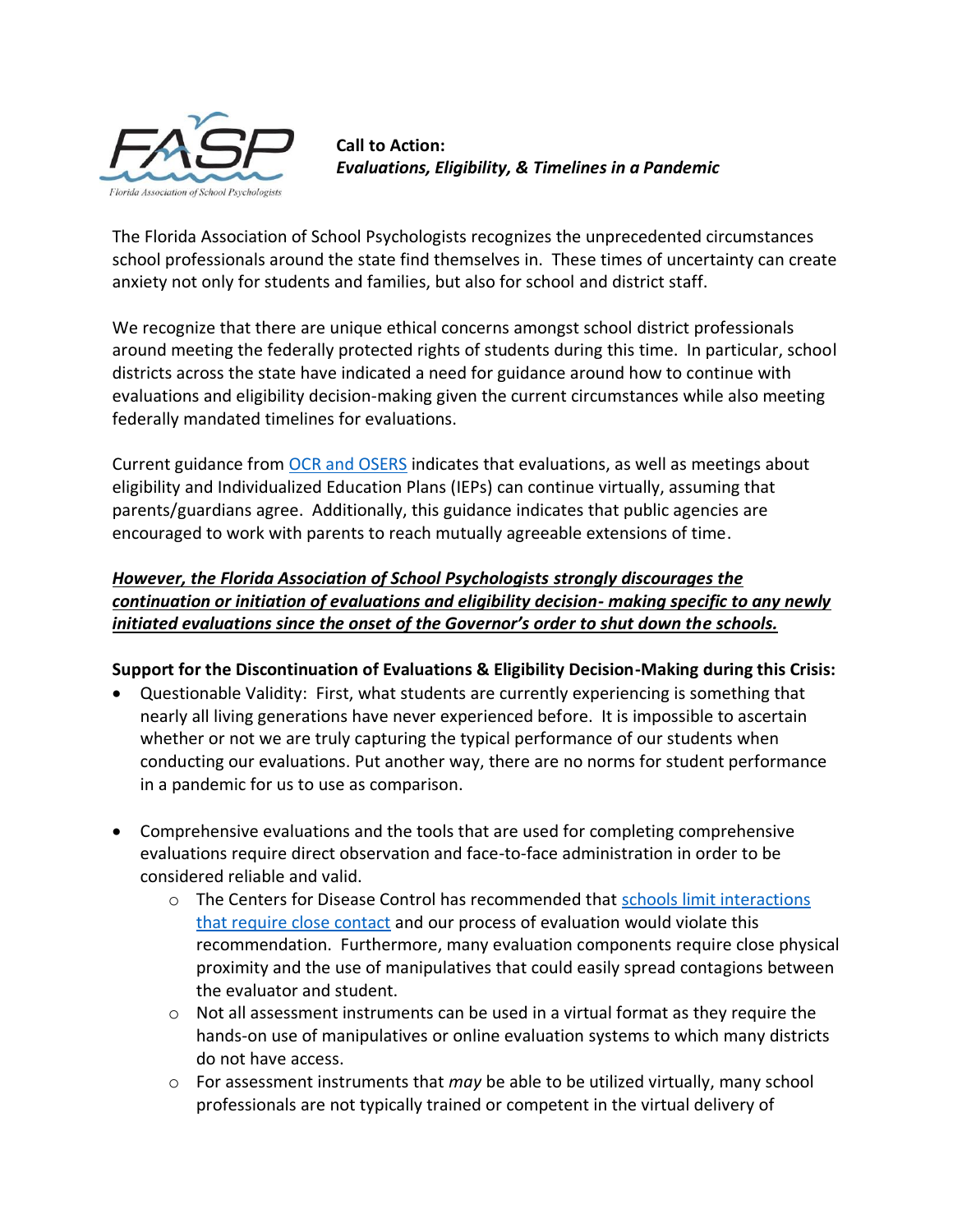assessment tools. As such, continuing evaluations would be a violation of 34 CFR § 300.310(a) and 34 CFR § 300.310(c)(1).

- $\circ$  Finally, deviation from standardization often invalidate the results of these tests, potentially impacting eligibility decision-making.
- Some districts have suggested completing partial evaluations of students using the pieces of evaluations that may be administered in virtual environments. This is problematic in that we are not truly capturing the full range of the child's needs or abilities. Further, we see this as a violation of 34 CFR §300.304(c)(6) and Rule 6A-6.0331(5)(g), F.A.C.
	- $\circ$  If pieces of evaluations are to be administered virtually, assessors, caregivers, and students would all require training in this technology.
- Some districts have suggested bringing students into a school site for evaluation, and some have suggested restricting these evaluations to low-incidence populations.
	- o With the Governor's mandate to close all K-12 schools, we believe that bringing students in for evaluations negates the spirit of the order and puts children and school psychologists in undue risk. Further, restricting evaluations to a low-incidence disability group (e.g., students with significant multiple impairments) can be viewed as discriminatory and may disproportionally include children who are medically fragile.
- Rule 6A-6.0331 of the Florida Administrative Code (FAC) specifically refers to the implementation of interventions for a period of time sufficient to determine effectiveness. While we know that school professionals are all doing the best they can with difficult circumstances, it is nearly impossible to (1) determine that appropriate interventions are even occurring as school staff who have limited training and experience working in virtual environments move to online instructional delivery and (2) that any interventions are being implemented are truly being implemented with fidelity. Further, Rule 6A-6-0331 indicates that a student may not be deemed eligible as a student with a disability if the determinant factor is lack of appropriate instruction in the core content areas of reading and mathematics. As the virtual platform and instructional continuity plans are unchartered waters for districts, it will be inherently difficult, if not impossible, to assess the impact of appropriate instruction on student performance. Therefore, any data collected during this time should be interpreted with substantial caution and, as such, any eligibility decisions based on this data should be interpreted with substantial caution.

We recognize that a one size fits all approach likely will not work; districts will have unique needs. However, we would like to make general recommendations to the various educational stakeholders involved in service provision.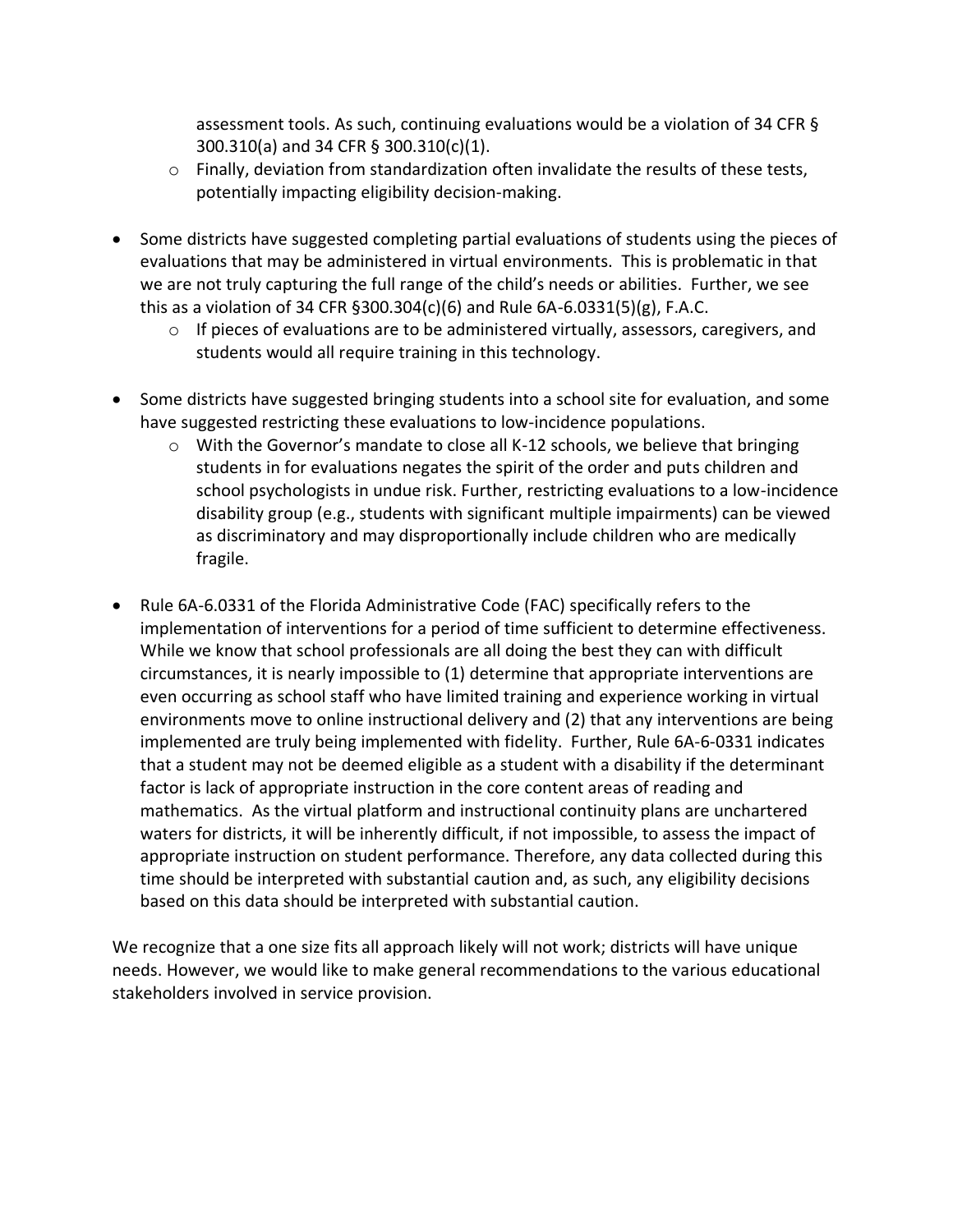# **What Superintendents, Deputy Superintendents, Directors of Exceptional Student Education (ESE) & Student Services Can Do:**

- Agree within districts and among districts to cease evaluations (initial evaluations, reevaluations and evaluations for gifted eligibility) until state entities determine that it is safe for schools to re-open and students to return to school.
- Provide a message indicating such to parents/guardians via district and school websites.
- Share the message with all educational stakeholders.
- Promote clear and consistent communication throughout the pandemic so that parents/guardians of students with suspected disabilities and those who have been identified with disabilities know that supports will be available.
- Enable your school psychologists to provide the critically important work of supporting students through this pandemic through the provision of mental health supports (provided virtually to students), professional learning opportunities for instructional staff, and addressing barriers to learning in these unique times.

# **What Supervisors of School Psychological Services Can Do:**

- Support and encourage school psychologists to engage in the meaningful work of:
	- $\circ$  Creating and disseminating self-care resources for school professionals during this stressful time.
	- $\circ$  Creating and disseminating self-care resources for students and families including ways families can talk to students about the pandemic.
	- $\circ$  Engaging in virtual or phone counseling with students or families to address the mental health needs of students.
	- o Creating professional development resources for staff in how to support the social emotional, mental health, and academic needs of students in a virtual environment.
	- $\circ$  Partnering with the community to support families and students with accessing and understanding technology for virtual services.

### **What the Florida Department of Education (FLDOE) Can Do:**

- First, we ask the FLDOE to release guidance to districts indicating that evaluations and decision-making around eligibility related to those evaluations be suspended during this unprecedented time of crisis following the spirt of the [ESEA waiver request](http://www.fldoe.org/core/fileparse.php/14196/urlt/FloridaWaiverRequestUSED.pdf) that was submitted on March 24<sup>th</sup>.
- We believe that a mutually agreed upon extension of the timeline as instructed by OCR and OSERS has barriers. These barriers include the logistics of individual communication with all parents who have provided consent for evaluations which have not been completed, providing Prior Written Notice, documenting the outcome, etc. As a result, we ask that you grant a waiver to remove the requirements of timelines for evaluations that is not contingent upon receipt of the mutually agreed upon extension.
- Further, we ask that you hold harmless districts who are unable to comply with evaluation timelines (i.e., Indicator 11 of the State Performance Plan which measures the percentage of children with parental consent to evaluate, who were evaluated